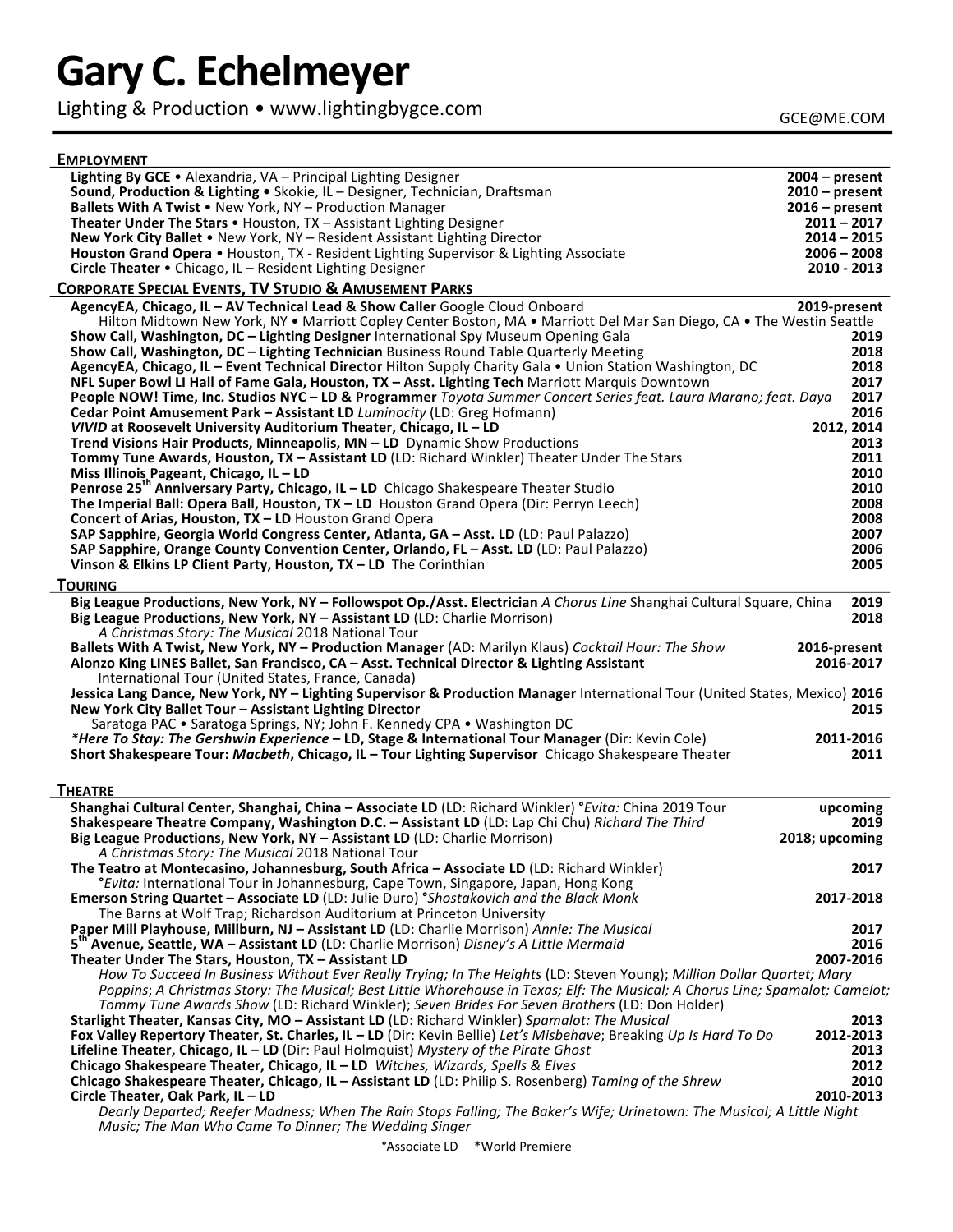## Gary C. Echelmeyer . Lighting & Production . Page 2

| Provision Theater, Chicago, IL - LD                                                                                              | 2010-2011 |
|----------------------------------------------------------------------------------------------------------------------------------|-----------|
| Wonders Never Cease; The Wizard of Oz; Sanders' Family Christmas; Best Christmas Pageant Ever                                    |           |
| <b>Bricklayers Theater, Chicago, IL – LD</b> (Dir: Matthew Trucano) Mother Courage & Her Children                                | 2010-2011 |
| The Gift Theater, Chicago, IL - Associate LD (Dir: John Gawlik) Ruby Sunrise at Theater On The Lake                              | 2010      |
| Porchlight Music Theater, Chicago, IL - LD Miracle on 34 <sup>th</sup> Street; Macabaret; Once On This Island                    | 2009      |
| Clinton Area Showboat Theater, Clinton, IA - LD (Dir: Craig A. Miller)                                                           | 2008      |
| Chicago; Sweeney Todd: Demon Barber of Fleet Street; Compleat Works of Wm. Shkpr Abridged; Thoroughly Modern Millie              |           |
| Texas Repertory Theater – LD (Dir: Craig A. Miller)                                                                              | 2006-2010 |
| Little Shop of Horrors; A Flea In Her Ear; I Love You, You're Perfect, Now Change; You Can't Take It With You; A Christmas Story |           |

# **SYMPHONIC & MUSIC CONCERTS**

| TIVIPHUNIC OLIVIUSIC CUNCERTS                                                                                          |           |
|------------------------------------------------------------------------------------------------------------------------|-----------|
| *Play It Again, Marvin! A Marvin Hamlisch Tribute Show - LD & Stage Manager (Dir: Kevin Cole)                          | 2015-2018 |
| Kalamazoo Symphony Orchestra; Chicago Symphony Orchestra at Ravinia Festival; Pittsburgh Symphony Orchestra            |           |
| *A Tribute to Ira Gershwin, Ravinia Festival Highland Park, IL - LD & Stage Manager (Dir: Kevin Cole)                  | 2017      |
| Chicago Symphony Orchestra at Ravinia Festival                                                                         |           |
| *An Evening of Cole Porter, Ravinia Festival Highland Park, IL – LD & Stage Manager (Dir: Kevin Cole)                  | 2016      |
| Chicago Symphony Orchestra at Ravinia Festival                                                                         |           |
| The Gershwin Experience $-$ LD & Stage Manager (Producer: Jami Greenberg)                                              | 2016      |
| Phoenix Symphony Orchestra; Wichita Symphony Orchestra                                                                 |           |
| An Evening with Audra McDonald - LD Des Moines Symphony Orchestra                                                      | 2015      |
| Here To Stay: The Gershwin Experience - LD, Stage & National Tour Manager (Dir: David Snyder)                          | 2014-2015 |
| Symphony Orchestras: Arkansas, Austin, Chattanooga, Des Moines, North Carolina, Sacramento                             |           |
| *Here To Stay: The Gershwin Experience - LD, Stage & National Tour Manager (Dir: Kevin Cole)                           | 2011-2014 |
| Symphony Orchestras: Canton, Columbus, Edmonton, Florida, Long Island, Louisiana, Milwaukee, Minnesota, Naples,        |           |
| Northeast Pennsylvania, Omaha, Oregon, Pacific, Pittsburgh, Syracuse, Vancouver. Performing Arts Centers: Gallo, Lied, |           |
| Midland Theater, Savannah Music Festival, Sottile Theater, Stanford University, Kingsbury Hall, Van Wezel              |           |
| Fireworks For Freedom, Omaha, NE - LD Omaha Symphony                                                                   | 2013      |
| Grits N Glamour Tour - Lori Morgan & Pam Tillis, St. Charles, IL - LD                                                  | 2012      |
| Ides of March Concert, St. Charles, IL - LD                                                                            | 2012      |
|                                                                                                                        |           |

### **OPERA**

| °Cruzar la Cara de la Luna - Associate LD & Technical Supervisor                                                          | 2018-present |
|---------------------------------------------------------------------------------------------------------------------------|--------------|
| El Paso Opera, El Paso, TX Walter Chavez Theater                                                                          |              |
| Houston Grand Opera, Houston, TX George R. Brown Convention Center • Resilience Theater                                   |              |
| New York City Opera, New York, NY Jazz At Lincoln Center . Rose Theater                                                   |              |
| Manhattan School of Music, New York, NY - Assistant LD (LD: Julie Duro)                                                   | 2015, 2018   |
| La Cenerentola – John Jay College • Lynch Theater; The Magic Flute – Manhattan School of Music                            |              |
| Rice University . Shepherd School of Music - LD Little Women (Dir: Peter Webster); La Calisto (Dir: David Paul)           | 2017-2018    |
| Southern Utah University - LD (Dir: Peter Sham) Die Fledermaus                                                            | 2017         |
| Roosevelt University/Chicago Center for Performing Arts, Chicago, IL - LD (Dir: Andrew Eggert)                            | 2012-2014    |
| Il Viaggio a Reims; Amelia: An Opera in Two Acts; The Magic Flute                                                         |              |
| Houston Grand Opera, Houston, TX - Assistant LD (Associate LD: Philip Alfano) Madame Butterfly                            | 2011         |
| Aspen Opera Theater Festival - Assistant LD, Lighting Supervisor, Programmer (LD: Lloyd Sobel)                            | 2009         |
| La Boheme; Rape of Lucretia; Don Giovanni                                                                                 |              |
| Tulsa Opera, Tulsa, OK - Assistant LD (LD: Mark Stanley) Elixir of Love                                                   | 2009         |
| Houston Grand Opera, Houston, TX - Resident Lighting Supervisor & Associate                                               | 2005-2008    |
| *The Refuge; °Billy Budd; La Boheme; *Last Acts; °The Abduction From The Seraglio: The Magic Flute; Un Ballo In Maschera; |              |
| Fille Du Regiment; The Cunning Little Vixen; Aida; Faust; La Cenerentola; Simon Boccanegra; Don Giovanni; Carmen;         |              |
| Coronation of Poppea; *The Human Voice; Manon Lescaut; Don Pasquale; La Nozze de Figaro; Boris Godonuv                    |              |
| Houston Grand Opera, Houston, TX - LD Studio Scenes Program                                                               | 2007         |

### **DANCE**

| Meredith Monk/House Foundation for the Arts - Lighting Supervisor (LD: Joe Levasseur) Cellular Songs     | 2018         |
|----------------------------------------------------------------------------------------------------------|--------------|
| Ballets With A Twist - Production Manager Cocktail Hour: The Show (Artistic Director: Marilyn Klaus)     | 2016-present |
| Ballet Etudes, Westport, CT - Associate LD (LD: Julie Duro) The Nutcracker at Westport County Playhouse  | 2017-2018    |
| Alonzo King LINES Ballet, San Francisco, CA - Assistant Technical Director & Lighting Assistant          | 2016-2017    |
| Sand; Biophony; Shostocovich; Artsongs; Writing Ground                                                   |              |
| Jessica Lang Dance Company Tour, New York, NY - Lighting Supervisor & Production Manager                 | 2015-2016    |
| Lines Cubed; Mendelssohn Incomplete; Among The Stars; The Calling; Sweet Silent Thought; 1000 Yard Stare |              |
| The Wanderer & The Calling (LD: Nicole Pierce & Al Crawford)                                             |              |
| New York City Ballet, New York, NY - Resident Assistant Lighting Director (Resident LD: Mark Stanley)    | 2014-2015    |
| Mark Stewart Dance Theater, New York, NY - Assistant LD & Programmer (LD: Julie Duro)                    | 2014-2015    |
| Standard Time At Duke Theater, New York, NY; FM Kirby Center, Wilkes-Barre, PA                           |              |
|                                                                                                          |              |

### **PRODUCTION EXPERIENCE**

| Big League Productions, New York, NY – Followspot Op./Asst. Electrician A Chorus Line Shanghai Cultural Square, China |              | 2019      |
|-----------------------------------------------------------------------------------------------------------------------|--------------|-----------|
| New York Live Arts, New York, NY - Programmer, Electrician, Sub Lighting Supervisor                                   |              | 2016-2017 |
| Sound, Production, Lighting, Chicago, $IL - LD$ , Programmer, Electrician                                             | 2010-present |           |
| The Lighting Syndicate, New York, NY – Programmer, Electrician                                                        |              | 2014-2016 |
|                                                                                                                       |              |           |